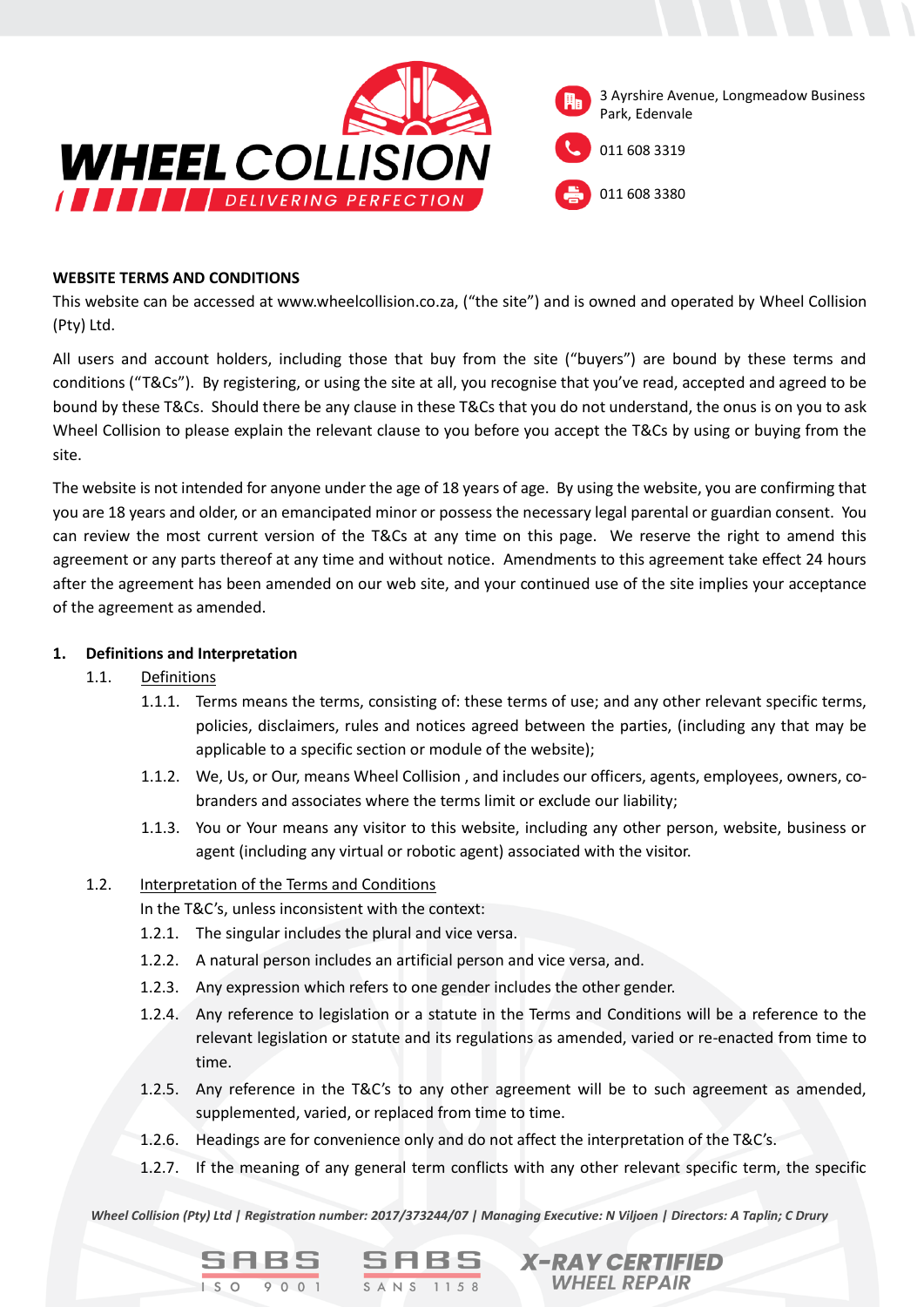term will apply. Specific terms apply to a specific section of the website or have been specifically agreed between you and us.

# **2. Limitation of liability**

- 2.1. Wheel Collision cannot be held liable for any inaccurate information published on the website and/or any incorrect prices displayed on the website, save where such liability arises from the gross negligence or wilful misconduct of Wheel Collision , its employees, agents or authorised representatives.
- 2.2. Any wheel deemed as unsafe or irreparable by Wheel Collision will be sent back in the stripped condition and will not be painted.
- 2.3. You are encouraged to contact us to report any possible malfunctions or errors by way of email to legal@wheelcollision.co.za. We will endeavour to fix any fault in this website as soon as reasonably practical after we find out about it. This is the limit of our responsibility and liability for any fault in the website.
- 2.4. Wheel Collision shall not be liable for any direct, indirect, incidental, special or consequential loss or damages which might arise from use of, or reliance upon, the website or the content in the website; or your inability to use the website, and/or unlawful activity on the website and/or any linked third-party website.
- 2.5. You hereby indemnify Wheel Collision our directors, officers, employees, affiliates, agents, contractors, interns, suppliers, service providers or licensors, against any loss, claim or damage which may be suffered by yourself or any third-party arising in any way from your use of this website and/or any linked third-party website.

## **3. Intellectual Property**

- 3.1. All content included on the Website, including but not limited to, text, graphics, logos, button icons, images, audio clips, digital downloads, data compilations, and software, is our property or the property of our content suppliers and is protected in terms of intellectual property laws in South Africa (including trade mark and copyright law) as well as international copyright laws. The compilation of all content on the Website is our exclusive property and is protected by copyright law.
- 3.2. All software used on the Website is our property or that of our software suppliers and is protected by copyright law. The trademarks, names, logos and service marks (collectively "Trademarks") displayed on the Website registered and unregistered Trademarks belong to us. Nothing contained on the Website, except as expressly stated in the Terms, shall be construed by you as the granting of any license or right to use any Trademark without our prior written permission.
- 3.3. All rights in and to the content and Trademarks are reserved and retained by us and/or our content suppliers. You further acknowledge that we and/or our content suppliers are the proprietors of all the content and Trademarks on the Website, whether it constitutes confidential information or not, and that you hold no right, title or interest in any such material.

## **4. Terms of Sale and Services**

- 4.1. Descriptions, Pricing and Repair Times
	- 4.1.1. Products and Services are displayed on the Website and described in the most accurate way possible. However, Wheel Collision does not certify that the product descriptions, images or any other content of the Website is accurate, complete, reliable and/or error free.
	- 4.1.2. We have made every effort to display as accurately as possible information regarding the products,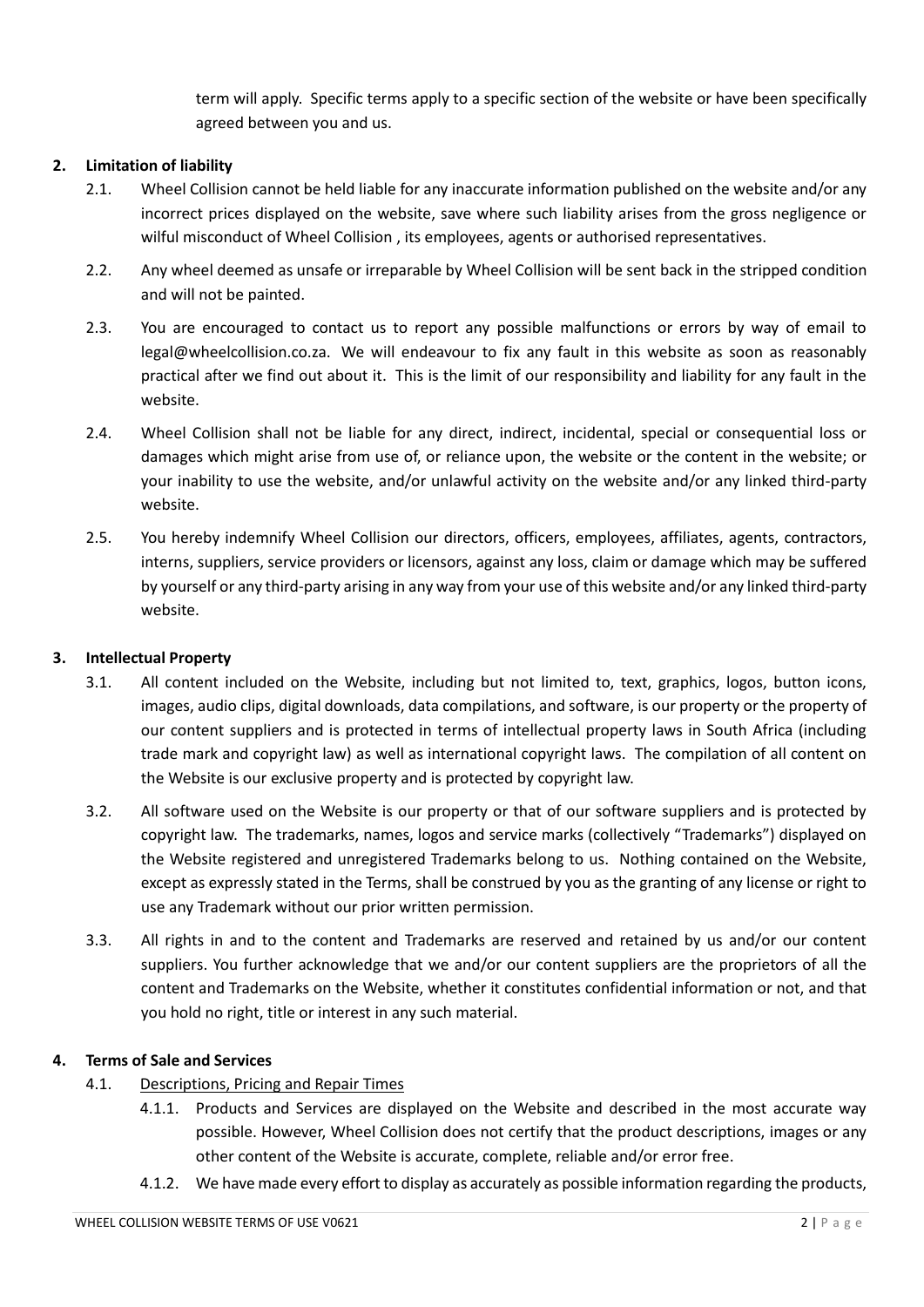services and estimated repair times.

4.1.3. All prices displayed on the Site are valid and effective only in the Republic of South Africa. The Company reserves the right, without prior notice, to discontinue or change pricing or specifications on Products and services offered on this Site without incurring any liability whatsoever.

# 4.2. Orders and Payments

- 4.2.1. Wheel Collision is committed to providing secure online payment facilities. All transactions are encrypted using appropriate encryption technology.
- 4.2.2. Prices are shown in South African Rand. Prices of products and services are current at the time of display and are subject to change from time to time without notice.
- 4.2.3. Payments may be made either by credit cards, via electronic bank transfers ("EFT") or by cash deposit. In terms of credit card payments, at time of placing the order, the transaction details are presented to the bank and payment is collected automatically.
- 4.2.4. If your payment is not received or declined by your bank or credit card issuer, your order will not be processed.

# 4.3. Vouchers

- 4.3.1. May be used according to the original voucher offer.
- 4.3.2. May be valid at Wheel Collision or Wheel Collision Express Rim Repair Centres according to the original voucher offer.
- 4.3.3. For full T&C' refer Voucher Terms & Conditions Document.

## **5. Disclaimer of Warranties**

- 5.1. We do not guarantee, represent or warrant that your use of our website will be uninterrupted, timely, secure or error-free.
- 5.2. We do not warrant that the results that may be obtained from the use of the website will be accurate or reliable.
- 5.3. You agree that from time to time we may remove the website for indefinite periods of time or cancel the website at any time, without notice to you.
- 5.4. You expressly agree that your use of, or inability to use, the website is at your sole risk.
- 5.5. The website and all products and services delivered to you through the website are (except as expressly stated by us) provided 'as is' and 'as available' for your use, without any representation, warranties or conditions of any kind, either express or implied, including all implied warranties or conditions of merchantability, merchantable quality, fitness for a particular purpose, durability, title, and noninfringement.
- 5.6. In no case shall Wheel Collision , our directors, officers, employees, affiliates, agents, contractors, interns, suppliers, service providers or licensors be liable for any injury, loss, claim, or any direct, indirect, incidental, punitive, special, or consequential damages of any kind, including, without limitation lost profits, lost revenue, lost savings, loss of data, replacement costs, or any similar damages, whether based in contract, tort (including negligence), strict liability or otherwise, arising from your use of any of the website or any products procured using the website, or for any other claim related in any way to your use of the website or any product, including, but not limited to, any errors or omissions in any content, or any loss or damage of any kind incurred as a result of the use of the website or any content (or product) posted, transmitted, or otherwise made available via the website, even if advised of their possibility.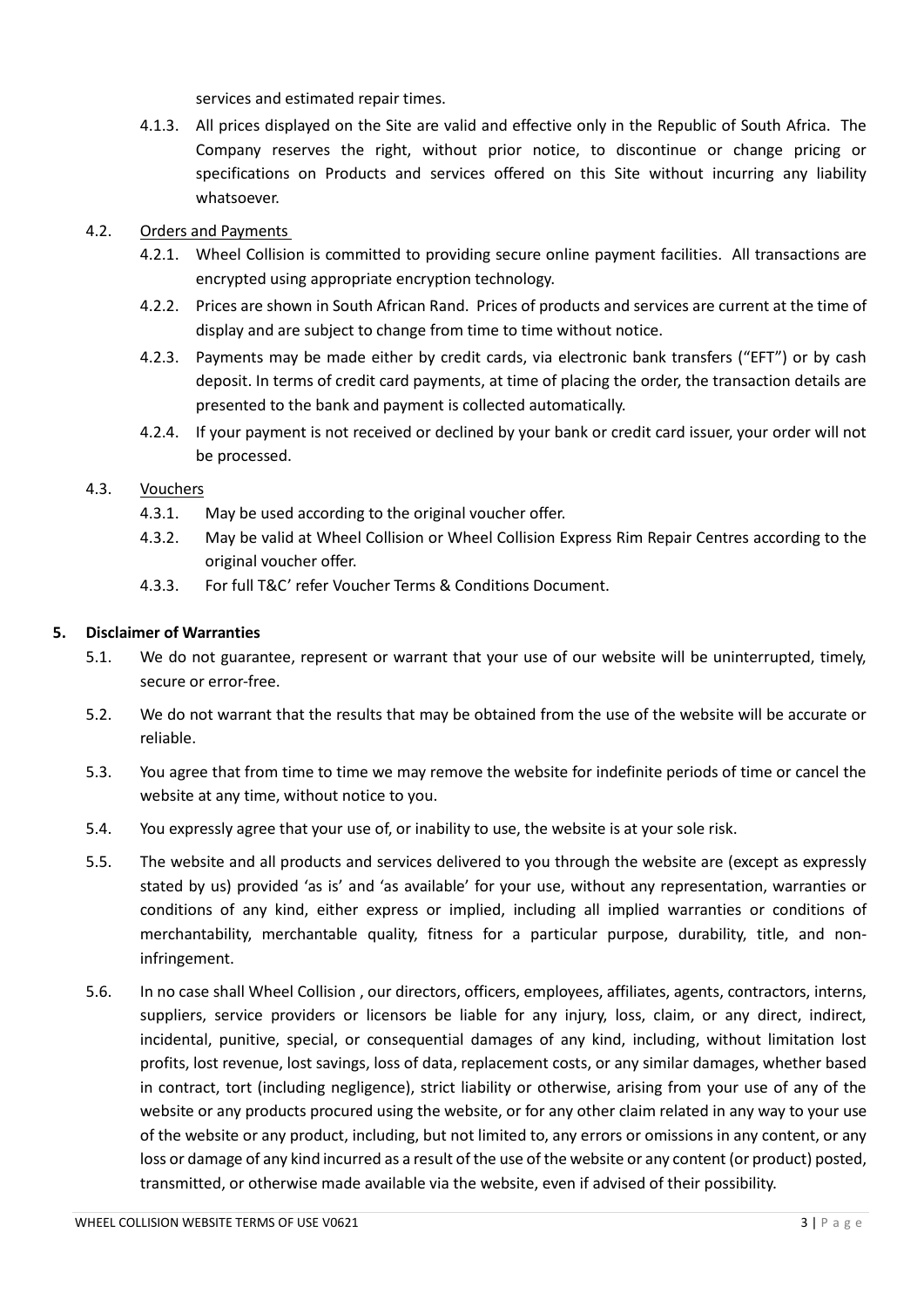5.7. Because some states or jurisdictions do not allow the exclusion or the limitation of liability for consequential or incidental damages, in such states or jurisdictions, our liability shall be limited to the maximum extent permitted by law.

#### **6. General**

## 6.1. License

We grant you a limited license to access the Website. This license does not permit any resale or commercial use of the Website or its contents; any collection and use of any product listings, descriptions, or prices; any derivative use of the Website or its contents; any downloading or copying of account information for the benefit of another merchant; or any use of data mining, robots, or similar data gathering and extraction tools.

### 6.2. Terms and policy updates

Please note it is your responsibility to check the Website regularly to determine whether any changes have been made to the Terms and your continued use of the Website will be deemed your acceptance of the Terms.

## 6.3. Submission of personal information

Using the website, you acknowledge and agree that you submit all and/or any of your personal information willingly on our Website and for the use of such information by us as provided for in accordance with these Terms.

#### 6.4. Framing

You may not frame or utilise framing techniques to enclose any Trademark, logo, or other proprietary information (including images, text, page layout, or form) belonging to us and our affiliates without our prior written consent.

### 6.5. Linking

You may only link to the home page of this website. You may not deep link (link to any other page) or link in any way that could suggest that we endorse or support you, or that you have any rights in our website or intellectual property.

#### 6.6. Virtual agents

You may not use any technology (including spiders, crawlers, bots and similar virtual agents) to search or gain any information from this website.

## 6.7. Notice

Except as explicitly stated otherwise, any notices shall be sent by you by way of email to legal@wheelcollision.co.za. Notwithstanding anything to the contrary, a written notice or communication received by a party shall be an adequate written notice or communication to it, notwithstanding that it was not sent to or delivered at its chosen address for that purpose. You hereby agree that we shall use the email address provided by you are your address to receive all information, notices, documents and legal process. Notice shall be deemed given 2 working days after the email is sent, unless the sending party is notified that the email address is invalid. You acknowledge that all agreements, notices or other communication required to be given in terms of the law or these Terms may be given via electronic means and that such communications shall be "in writing".

#### 6.8. Termination

We may in our sole discretion terminate your account or restrict your access to the website. If we do this, you may be prevented from accessing all or parts of the website, your account or other content contained